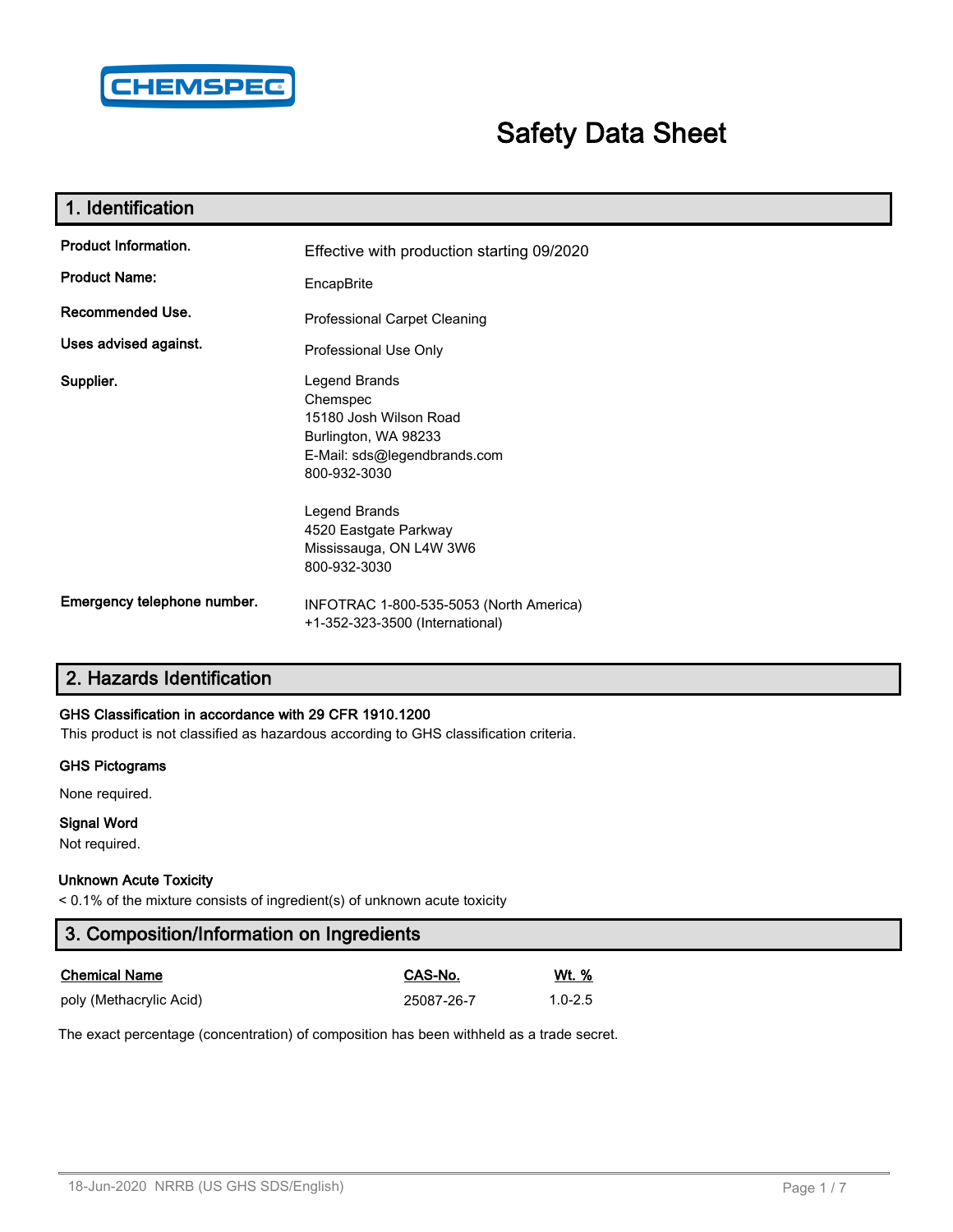# **4. First-aid Measures**

### **Description of first-aid measures.**

### **General advice.**

Call a physician if irritation develops or persists. Show this safety data sheet to the doctor in attendance. When symptoms persist or in all cases of doubt seek medical advice.

### **Inhalation.**

Move to fresh air. If symptoms persist, call a physician. If not breathing, give artificial respiration.

### **Skin contact.**

If skin irritation persists, call a physician. Wash off immediately with soap and plenty of water. Remove all contaminated clothes and shoes.

### **Eye contact.**

Rinse thoroughly with plenty of water for at least 15 minutes and consult a physician. Call a physician if irritation develops or persists. Remove contact lenses, if present.

### **Ingestion.**

Do NOT induce vomiting. Never give anything by mouth to an unconscious person. Call a physician immediately. Gently wipe or rinse the inside of the mouth with water.

### **Symptoms.**

See Section 2.2, Label Elements and/or Section 11, Toxicological effects.

#### **Notes to physician.**

Treat symptomatically.

# **5. Fire-fighting Measures**

### **Extinguishing media.**

### **Suitable extinguishing media.**

Water spray. Foam. Dry powder. Dry chemical. Alcohol-resistant foam. Use extinguishing measures that are appropriate to local circumstances and the surrounding environment.  $\rm ~Carbon$  dioxide  $\rm (CO_2).$ 

### **Extinguishing media which shall not be used for safety reasons.**

High volume water jet.

### **Special hazards arising from the substance or mixture.**

Flash back possible over considerable distance. Hazardous decomposition products formed under fire conditions.

### **Advice for firefighters.**

As in any fire, wear self-contained breathing apparatus pressure-demand, MSHA/NIOSH (approved or equivalent) and full protective gear.

### **6. Accidental Release Measures**

### **Personal precautions, protective equipment and emergency procedures.**

### **Personal precautions.**

Avoid contact with skin, eyes and clothing. Ensure adequate ventilation, especially in confined areas. Do not breathe vapors or spray mist.

### **Advice for emergency responders.**

Remove all sources of ignition. Use personal protection recommended in Section 8.

### **Environmental precautions.**

Prevent further leakage or spillage if safe to do so. Do not allow material to contaminate ground water system. Prevent product from entering drains. See Section 12 for additional Ecological information.

# **Methods and materials for containment and cleaning up.**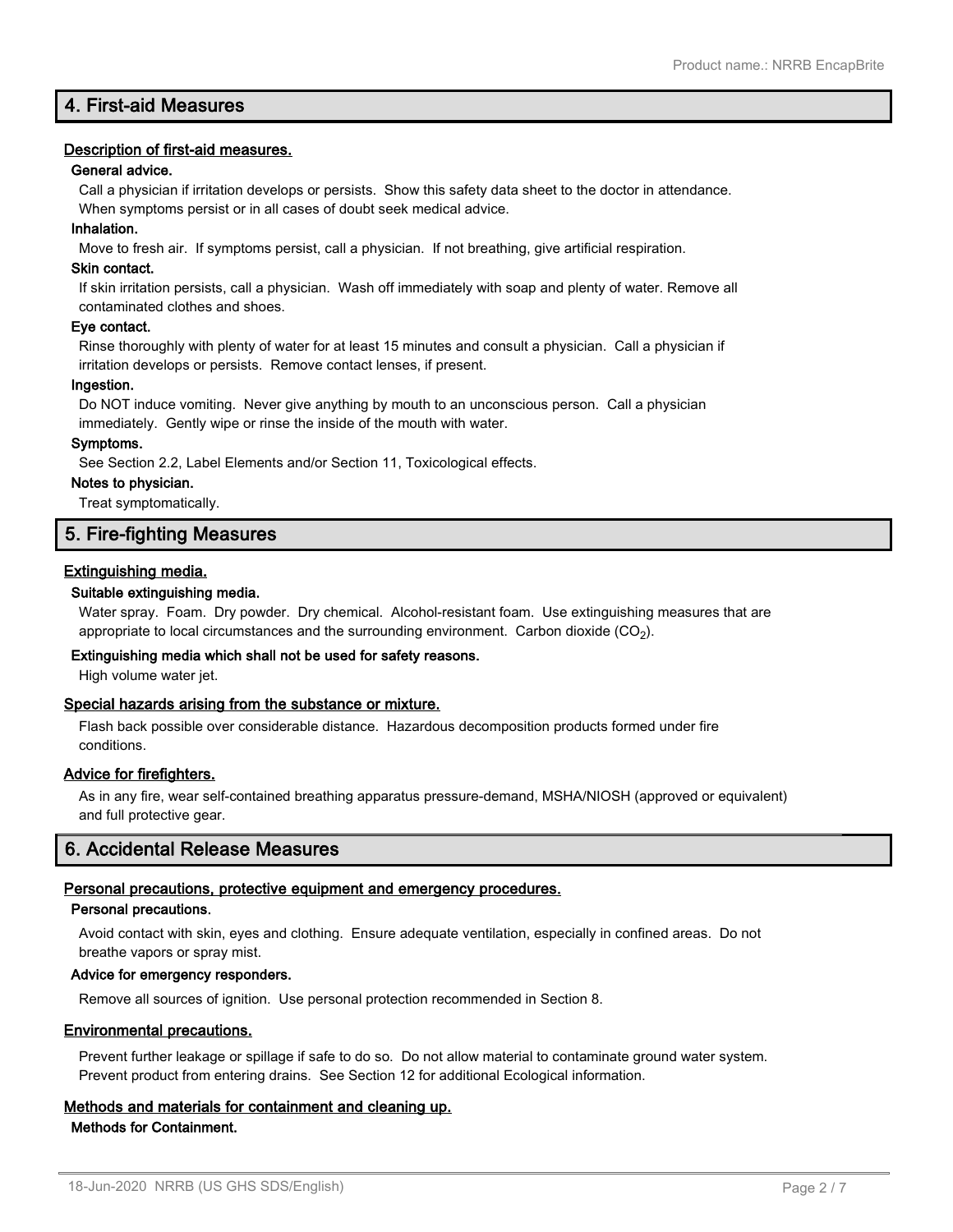Prevent further leakage or spillage if safe to do so. Pick up and transfer to properly labeled containers. Use personal protective equipment. Remove all sources of ignition.

### **Methods for cleaning up.**

Use personal protective equipment as required.

### **Reference to other sections.**

See section 8 for more information.

# **7. Handling and Storage**

### **Conditions for safe storage, including any incompatibilities.**

### **Advice on safe handling.**

Handle in accordance with good industrial hygiene and safety practice. Keep away from sources of ignition - No smoking.

### **Hygiene measures.**

See section 7 for more information.

### **Storage Conditions.**

Keep containers tightly closed in a cool, well-ventilated place. Store in original container.

# **8. Exposure Controls/Personal Protection**

| <b>Ingredients with Occupational Exposure Limits</b><br><b>Chemical Name</b>                                                                     | <b>ACGIH TLV-TWA</b> | <b>ACGIH-TLV STEL</b> | <b>OSHA PEL-TWA</b> | <b>OSHA PEL-CEILING</b> |
|--------------------------------------------------------------------------------------------------------------------------------------------------|----------------------|-----------------------|---------------------|-------------------------|
| Contains no substances with occupational<br>exposure limit values.                                                                               |                      |                       |                     |                         |
| TLV = Threshold Limit Value TWA = Time Weighted Average PEL = Permissible Exposure Limit STEL = Short-Term Exposure Limit N.E. = Not Established |                      |                       |                     |                         |

### **Engineering Measures.**

Showers, eyewash stations, and ventilation systems.

### **Personal protective equipment.**

### **Eye/Face Protection.**

Safety glasses with side-shields.

### **Skin and body protection.**

Wear suitable protective clothing.

### **Respiratory protection.**

In case of insufficient ventilation wear suitable respiratory equipment.

# **9. Physical and chemical properties.**

### **Information on basic physical and chemical properties.**

| <b>Physical state</b>                 | Liquid                |
|---------------------------------------|-----------------------|
| Appearance                            | Clear                 |
| Color                                 | Light yellow          |
| Odor                                  | Acrylic               |
| <b>Odor Threshold</b>                 | No Information        |
| рH                                    | 7.4                   |
| Melting/freezing point., °C (°F)      | No Information        |
| Flash Point., °C (°F)                 | No Information        |
| Boiling point/boiling range., °C (°F) | 100 - 100 (212 - 212) |
| <b>Evaporation rate</b>               | No Information        |
| <b>Explosive properties.</b>          | No Information        |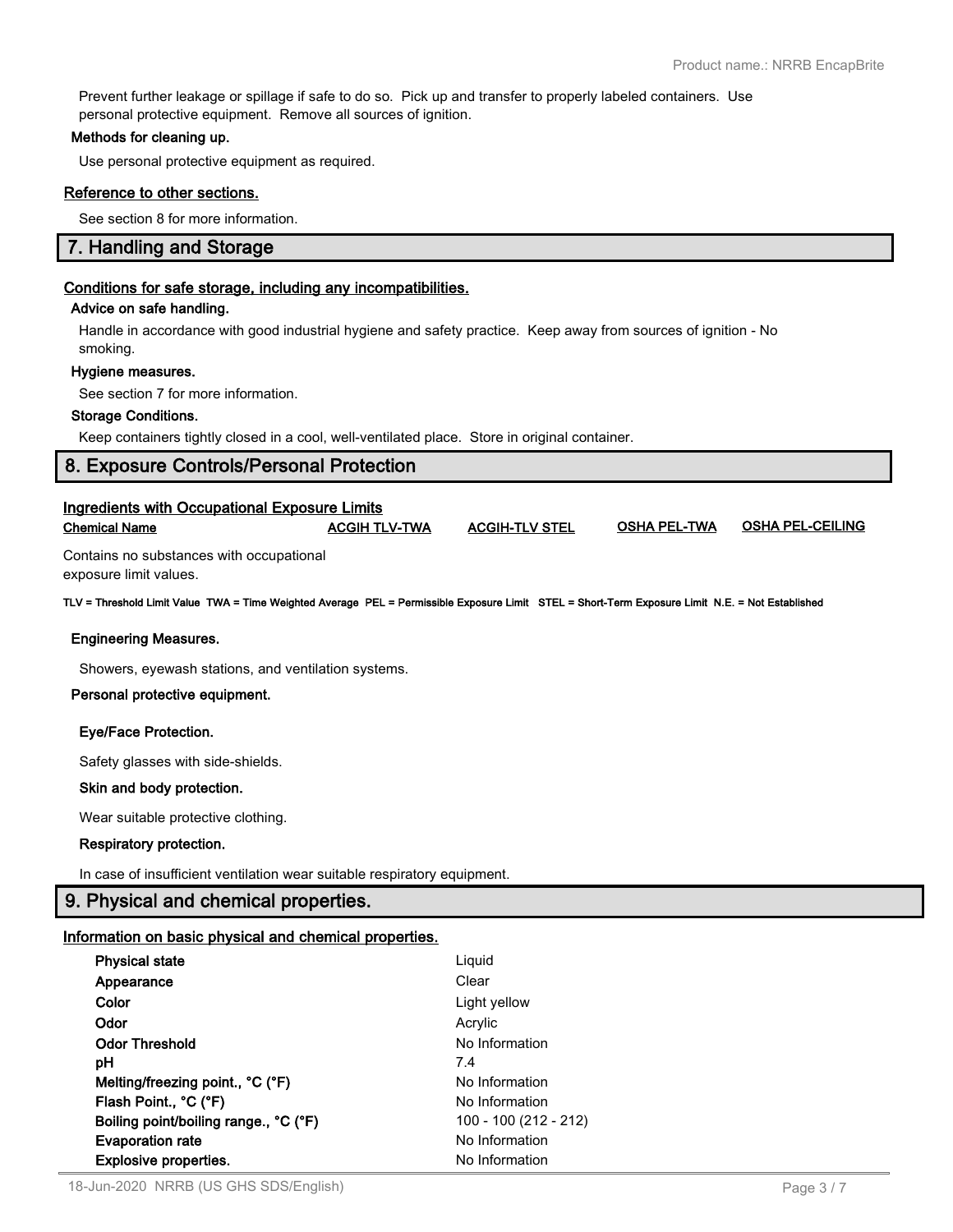| Vapor pressure.                           | No Information |
|-------------------------------------------|----------------|
| Vapor density.                            | No Information |
| Specific Gravity. (g/cm <sup>3</sup> )    | 1.030          |
| Water solubility.                         | No Information |
| Partition coefficient.                    | No Information |
| Autoignition temperature., °C             | No Information |
| Decomposition Temperature °C.             | No Information |
| Viscosity, kinematic.                     | No Information |
| Other information.                        |                |
| Volatile organic compounds (VOC) content. | $0\%$          |
| Density, Ib/gal                           | No Information |

# **10. Stability and Reactivity**

### **Reactivity.**

Stable under normal conditions.

### **Chemical stability.**

Stable under recommended storage conditions.

### **Possibility of hazardous reactions.**

None known based on information supplied.

### **Conditions to Avoid.**

Strong oxidizing agents.

### **Incompatible Materials.**

None known based on information supplied.

### **Hazardous Decomposition Products.**

Carbon dioxide (CO<sub>2</sub>), carbon monoxide (CO), oxides of nitrogen (NO<sub>x</sub>), dense black smoke.

# **11. Toxicological Information**

### **Information on toxicological effects.**

**Acute toxicity.**

### **Product Information**

| LD50 Oral<br>OralLD50                                |                      | <b>LD50 Dermal</b><br>49,116.00 mg/kg | <b>LC50 Inhalation</b><br>N.I. |             |                        |  |
|------------------------------------------------------|----------------------|---------------------------------------|--------------------------------|-------------|------------------------|--|
| CAS-No.<br>No information available                  | <b>Chemical Name</b> |                                       | LD50 Oral                      | LD50 Dermal | <b>LC50 Inhalation</b> |  |
| $N.I. = No Information$                              |                      |                                       |                                |             |                        |  |
| Skin corrosion/irritation.<br>No Information         |                      |                                       |                                |             |                        |  |
| Eye damage/irritation.<br>No Information             |                      |                                       |                                |             |                        |  |
| Respiratory or skin sensitization.<br>No Information |                      |                                       |                                |             |                        |  |
| Ingestion.<br>No Information                         |                      |                                       |                                |             |                        |  |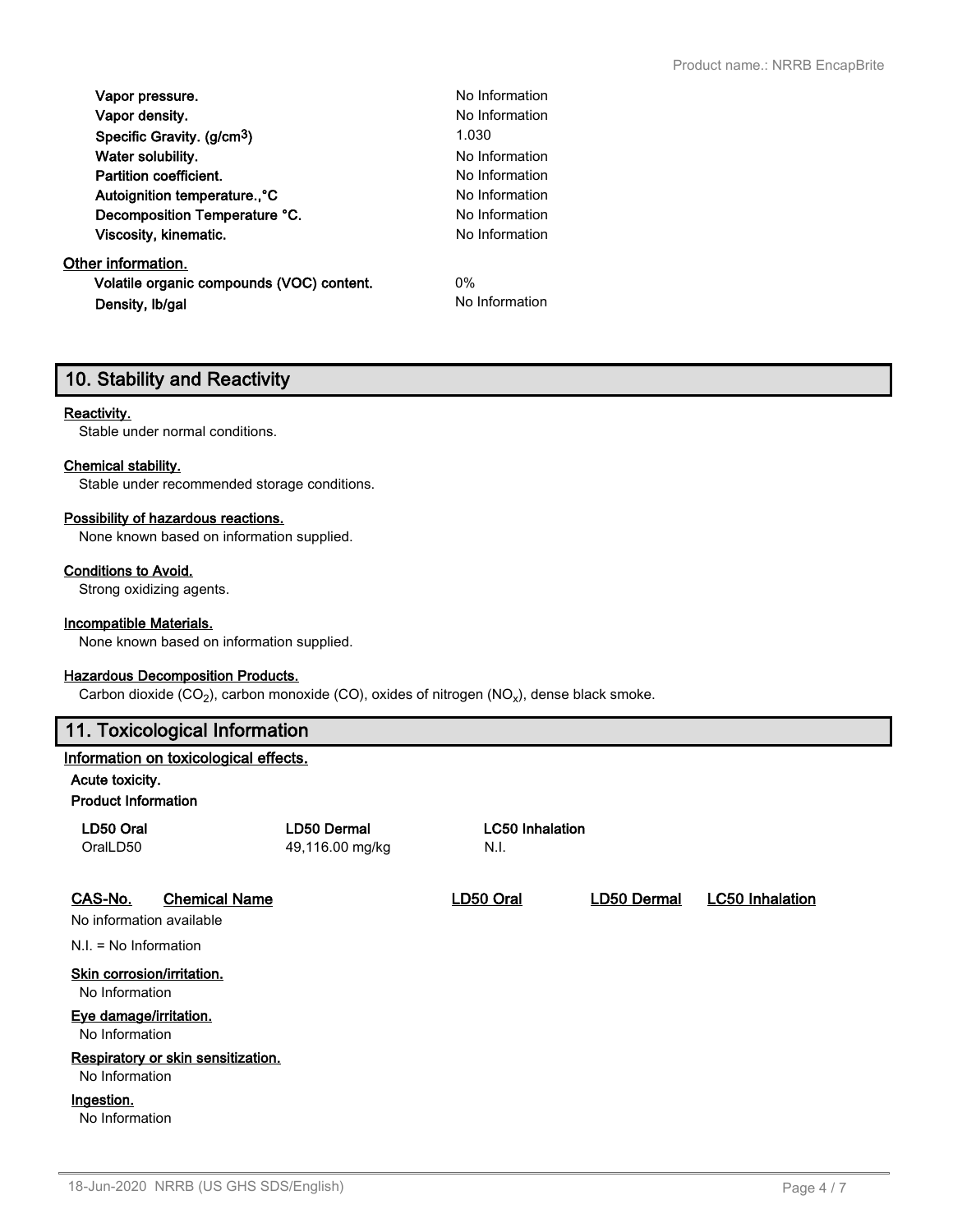### **Germ cell mutagenicity.**

No Information

### **Carcinogenicity.**

No Information

### **Reproductive toxicity.**

No Information

### **Specific target organ systemic toxicity (single exposure).**

No Information

### **Specific target organ systemic toxicity (repeated exposure).**

No Information

**Aspiration hazard.**

No Information

### **Primary Route(s) of Entry**

No Information

# **12. Ecological Information**

### **Toxicity.**

1.00% of the mixture consists of ingredient(s) of unknown aquatic toxicity

### **Ecotoxicity effects.**

### **Persistence and degradability.**

No data are available on the product itself.

### **Bioaccumulative potential.**

Discharge into the environment must be avoided.

### **Mobility in soil.**

No information

### **Other adverse effects.**

No information

# **13. Disposal Considerations**

### **Waste Disposal Guidance.**

Disposal should be in accordance with applicable regional, national and local laws and regulations.

# **14. Transport Information**

### **DOT**

| <b>Hazard Class:</b>         | Not regulated |
|------------------------------|---------------|
| <b>IMDG</b><br>Hazard Class: | Not regulated |
| <b>IATA</b>                  | Not regulated |

# **Additional Information**

Not recommended for air transport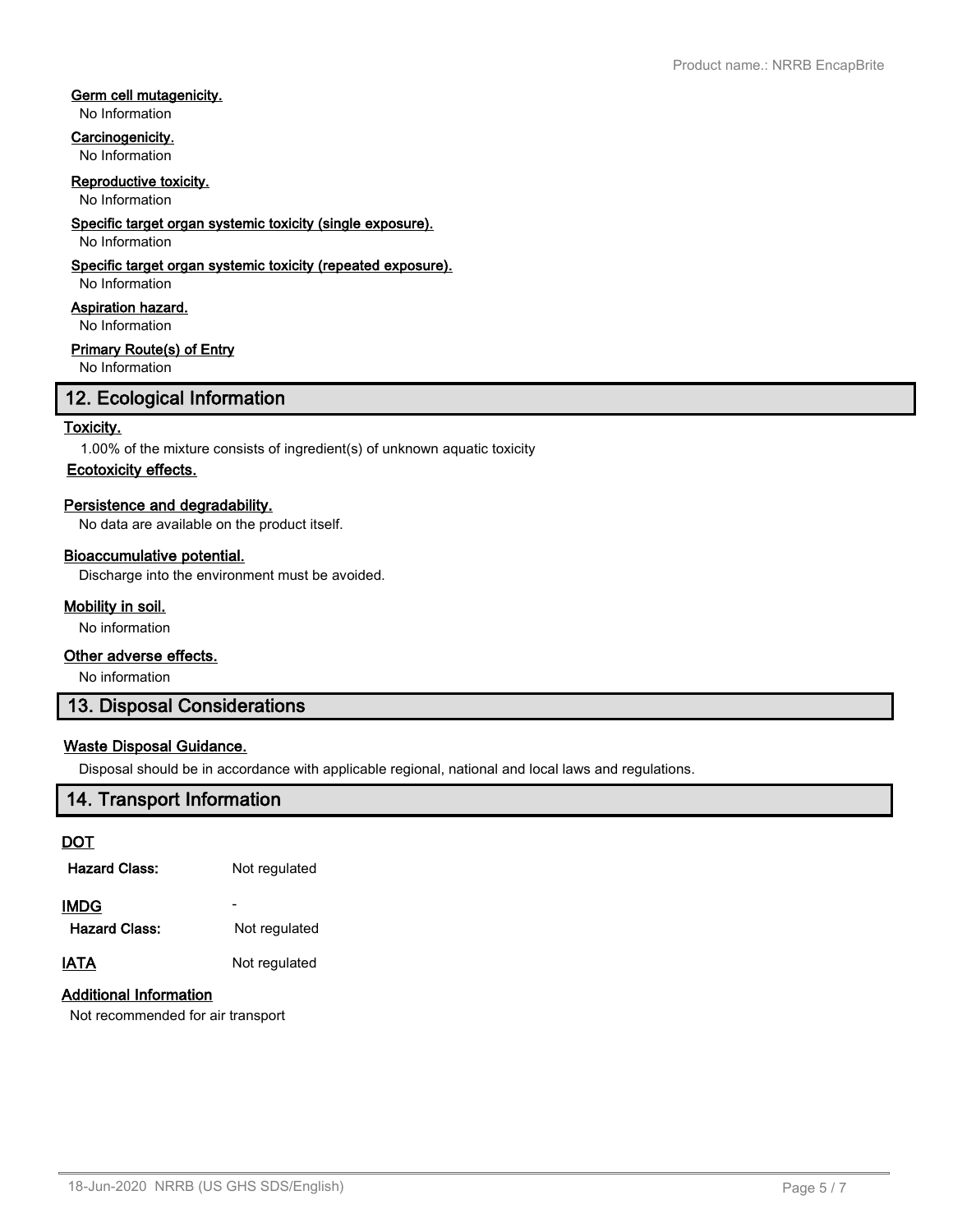# **15. Regulatory Information**

# **International Inventories:**

| TSCA                 | Complies                                                                                          |  |  |
|----------------------|---------------------------------------------------------------------------------------------------|--|--|
| DSL                  | Complies                                                                                          |  |  |
| <b>DSL/NDSL</b>      | Complies                                                                                          |  |  |
| <b>EINECS/ELINCS</b> |                                                                                                   |  |  |
| <b>ENCS</b>          |                                                                                                   |  |  |
| <b>IECSC</b>         |                                                                                                   |  |  |
| KECI                 |                                                                                                   |  |  |
| <b>PICCS</b>         |                                                                                                   |  |  |
| AICS                 |                                                                                                   |  |  |
| <b>NZIoC</b>         |                                                                                                   |  |  |
| TCSI                 |                                                                                                   |  |  |
| <b>TSCA</b>          | United States Toxic Substances Control Act Section 8(b) Inventory.                                |  |  |
| <b>DSL</b>           | Canadian Domestic Substances List.                                                                |  |  |
| <b>DSL/NDSL</b>      | Canadian Domestic Substances List/Canadian Non-Domestic Substances List                           |  |  |
| <b>EINECS/ELINCS</b> | European Inventory of Existing Chemical Substances/European List of Notified Chemical Substances. |  |  |
| <b>ENCS</b>          | Japan Existing and New Chemical Substances.                                                       |  |  |
| <b>IECSC</b>         | China Inventory of Existing Chemical Substances.                                                  |  |  |
| <b>KECL</b>          | Korean Existing and Evaluated Chemical Substances.                                                |  |  |
| <b>PICCS</b>         | Philippines Inventory of Chemicals and Chemical Substances.                                       |  |  |
| <b>AICS</b>          | Australian Inventory of Chemical Substances.                                                      |  |  |
| <b>NZIoC</b>         | New Zealand Inventory of Chemicals.                                                               |  |  |
| TCSI                 | <b>Taiwan Chemical Substance Inventory</b>                                                        |  |  |

# **U.S. Federal Regulations:**

### **SARA SECTION 313:**

This product contains the following substances subject to the reporting requirements of Section 313 of Title III of the Superfund Amendment and Reauthorization Act of 1986 and 40 CFR part 372: .

This product does not contain any chemicals that are subject to the reporting requirements of SARA 313.

### **TOXIC SUBSTANCES CONTROL ACT 12(b):**

This product contains the following chemical substances subject to the reporting requirements of TSCA 12(B) if exported from the United States:.

This product does not contain any chemicals that are subject to the reporting requirements of TSCA 12(b).

### **CALIFORNIA PROPOSITION 65 CARCINOGENS**

No Proposition 65 Carcinogens exist in this product.

### **CALIFORNIA PROPOSITION 65 REPRODUCTIVE TOXINS**

No Proposition 65 Reproductive Toxins exist in this product.